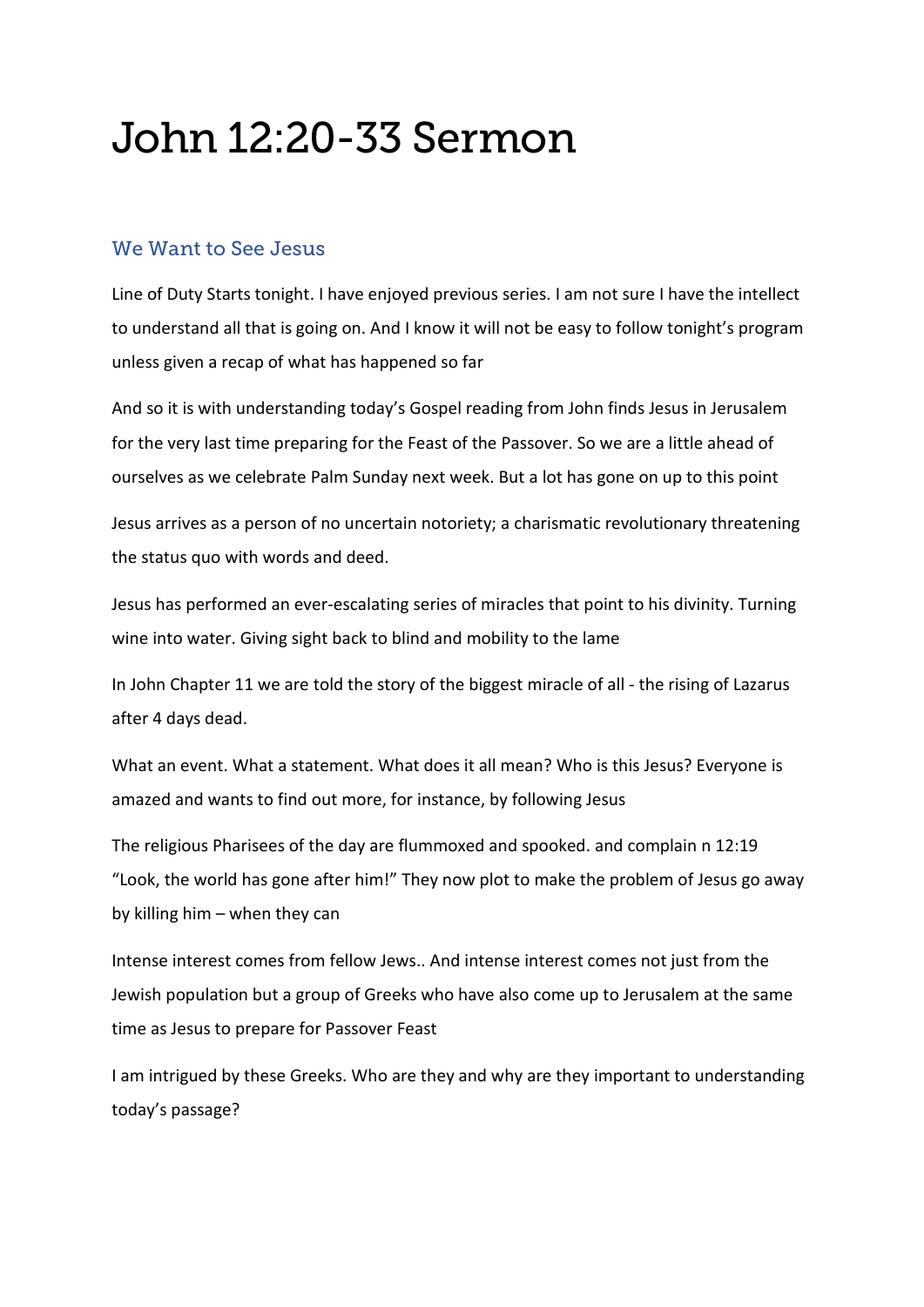The status of the Greeks is uncertain. One explanation is their status is that of Gentiles who believe in the God of Abraham, having come to participate in the Passover feast. They may be preparing for conversion, but they are not yet fully Jewish. In short, they are gentiles

In this reading the Greeks are a metaphor for gentiles seeing God through Jesus.

As non-Jews, they cannot easily approach Jesus directly. But they dearly want to see a man who can raise the dead. So, they go in for a little NT social networking. They ask to the most Greek sounding named disciple, Philip. Can we have an introduction?

So, Philip tells Andrew about the request for an audience and then the two disciples, Andrew and Philip go and tell Jesus. No big deal, you might think. We might be expecting a *yes-why-not* or *no-too-off mission* quick answer

Instead, the Greek's request seems to almost **trigger** Jesus. We never get to find out if the Greeks ever got their audience with Jesus for we get an enigmatic not-actually-answeringthe-question response which, to use one of my favourite words of the day, pivots the discussion to a completely new topic.

23 Jesus answered them, **"The hour has come for the Son of Man to be glorified."**

"My hour has come". This is it. The prologue is over. This is the series finale.

And we now need to get our head around several paradoxes – statements which seem to contradict each other.

Jesus is to be glorified. Glorification means reflecting the awe and majesty of God the Father as God the Son

And yet glorification will be achieved in the most unexpected way through a humiliating death on the cross

Jesus explains with an agricultural metaphor why he must willingly sacrifice himself on the cross so that his one death may bring life to millions.

This is captured with the image of a grain of wheat falling to earth , dead and then generating a salvation harvest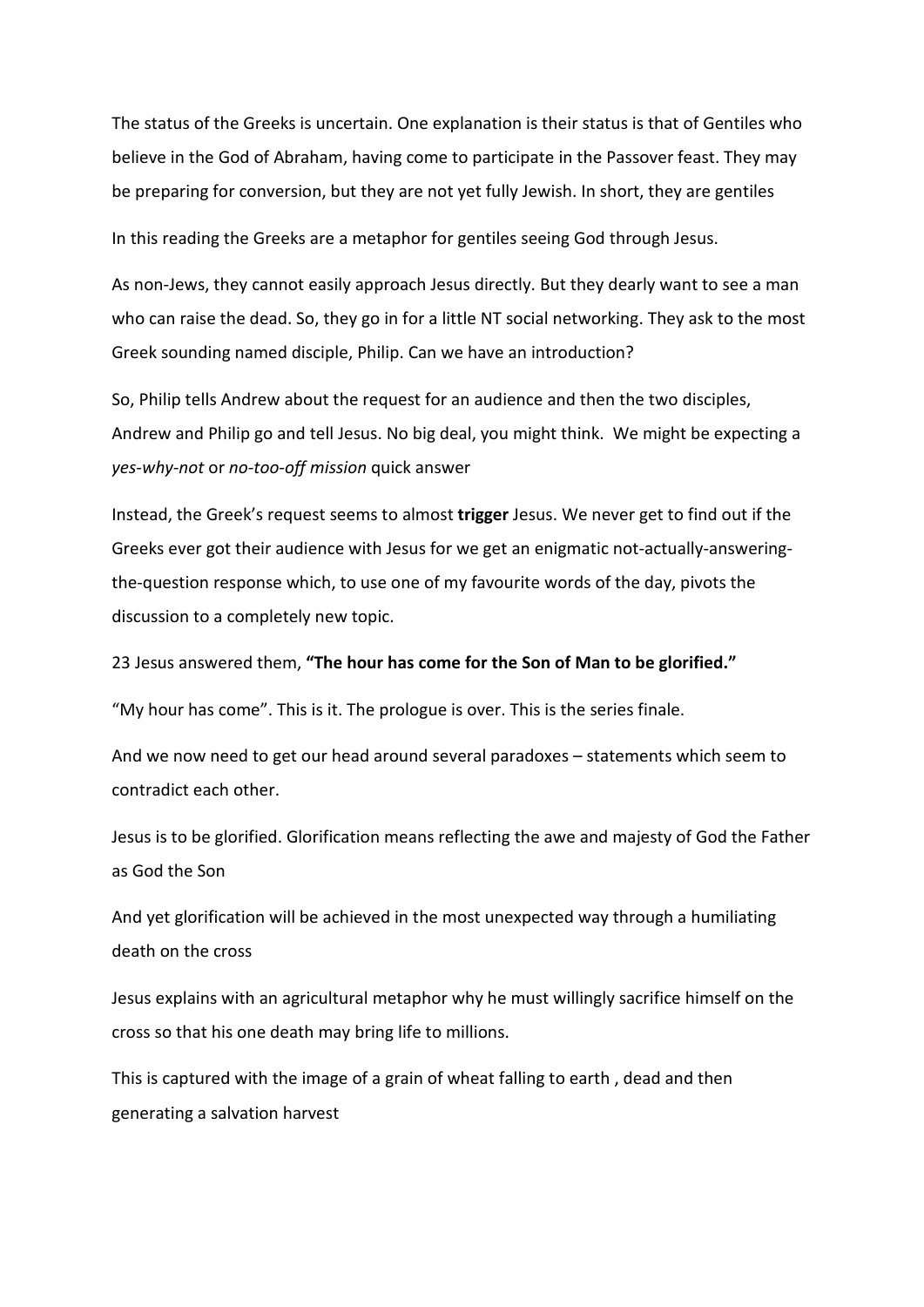We are told another paradox: Those who love their life lose it, and those who hate their life in this world will keep it for eternal life

Over Lent the Benefice has run a series of Come and See sessions. The tagline come and see is from John 1:39. The Come and See is the invitation Jesus gives two disciples, including Andrew, at the beginning of his ministry in John 1:39. I wonder if Andrew remembers that come and see invitation as he intercedes on behalf of the Greeks for them to come and see also?

Several Come and See Sessions have used the technique where you read a passage several times and share a phrase or passage that stick out for you. It will be unfair to ask you to name the phrase or passage that stands out for you in today's John reading. But I can share mine *those who hate their life in this world will keep it for eternal life* "hate their life" or hate their life in this world.

What does Jesus mean? Why does this phrase jar for me?

**Hate** is an extraordinarily strong word.

Jesus is not asking us to hate the world. Hating the world can easily be misunderstood and seen as an invitation to withdraw into our holy places as sanctuaries and have as little to do with the world as possible.

We are not called to hate the world. Rather we are called upon to **reject of worldly values**.

For example, money and wealth. Money is not evil; earning an income is not evil; However, love of money is a root of evil. Ruthless pursuit of more than enough is to give into world views and worldly powers. But generating wealth gives opportunities for giving. It is about a material or spiritual mindset.

## Come and See becomes Come and Be.. Come and Be with me

If early in John, Jesus invites us to **come and see** then today's reading expands on that invitation. We move beyond come and see to an invitation to come and be, or more precisely, come and be with Jesus in a journey of self-sacrifice: v26 Whoever serves me must follow me, and where I am, there will my servant be also.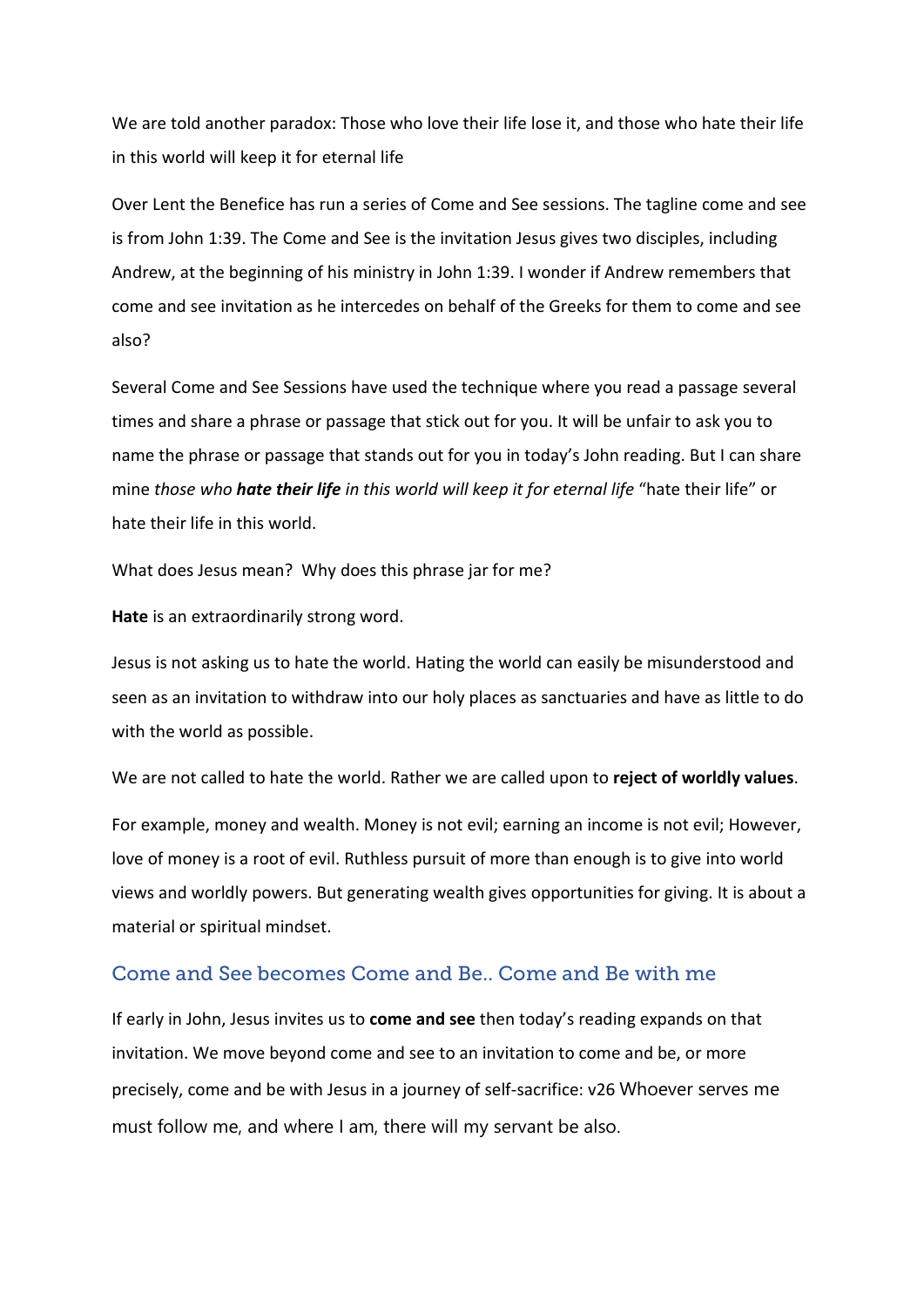. Follow me. Be with me. Be where I am. For me, this is a personal challenge is try and imagine what being with Jesus looks like in the times of COVID

I know I am called to a life of self-sacrifice and giving. But I do doubt my spiritual will powers – am I alone

Doubt is part of the human condition. Importantly, Our God knows exactly what it is to be human by taking the form of a human in Jesus.

Jesus knew doubt. We read in V 27: Now my soul is troubled.

His mental well being is disturbed by the prospect of what is ahead

But the Jesus in John is supremely self-confident. And what should I say—'Father, save me from this hour'? No, it is for this reason that I have come to this hour.

Our OT reading gives us reason to be equally supremely confident. We too can draw confidence from an unshakeably certainty about the New Covenant described in our reading from Jerimiah Jeremiah 31:31-34:

- **The days are coming** of a new covenant Made possible by the sacrifice of Jesus
- This new covenant is not like the old covenant: based on merit and works: ("If you do . . . I will do"). Just be sure to follow the rules
- The NC the law will be put in the minds and written on the hearts of God's people
- So we are not **saved by our works** but by our faith in Jesus and his forgiveness of sins from the sacrifice of Christ
- The new motivation for obeying God's law is inner knowledge of his will, coupled with an enablement to perform it—all founded on the assurance that sins are forgiven.

There will be direct access to God for both Jew and Gentile through Christ,

What will being with Jesus in the days ahead look like? This will vary by individual. It will be about being generous in using our gifts and talents. There will be an increased concern for stewardship of God's earth through environmental work. There will be a passion for social justice. We will be moved to be generous with our time, for example, by calling those isolated by Covid self-isolation. And there will be generosity